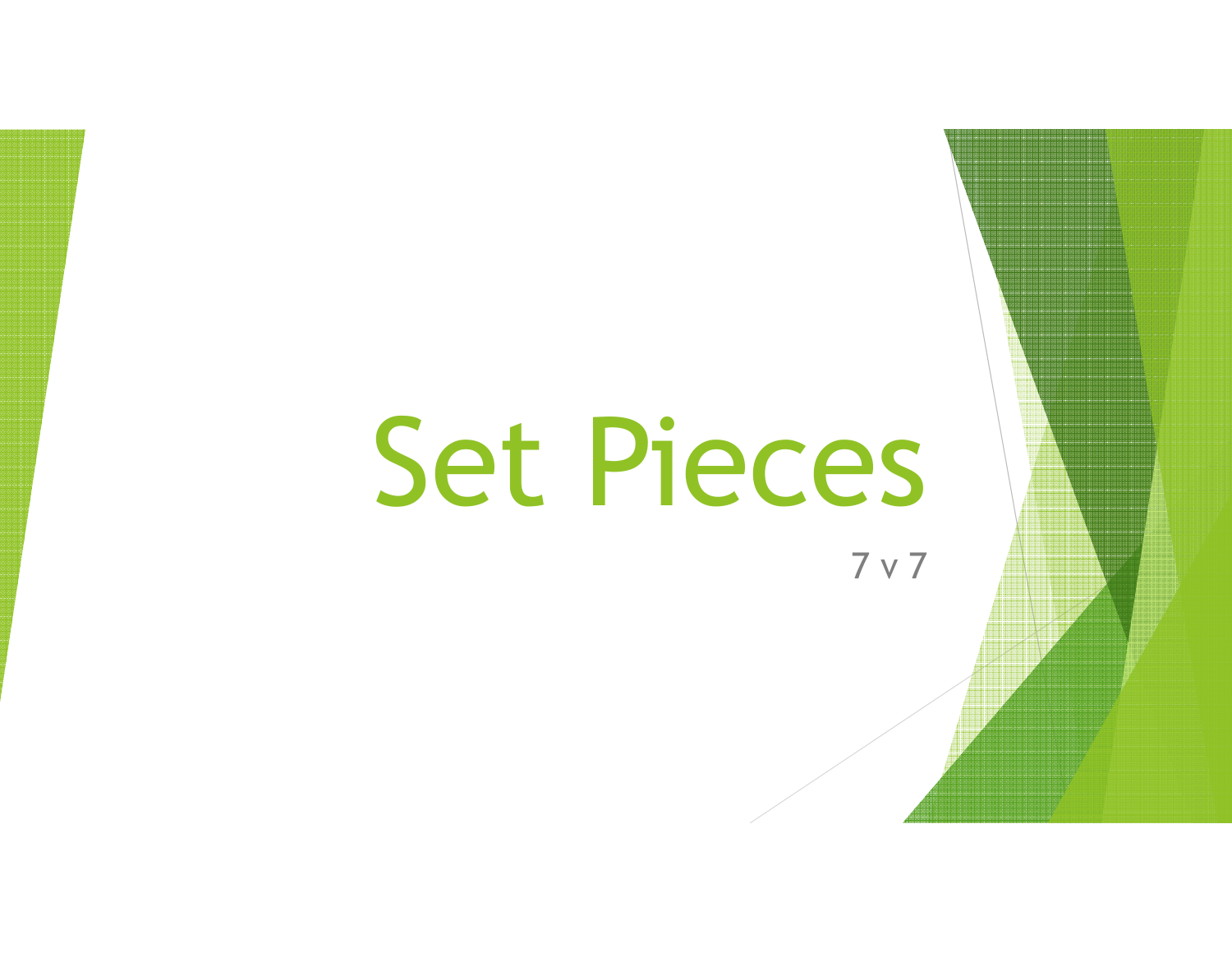#### Attacking Free Kicks



X6 (Midfield – Left footed) and X2 (Outside Back – Right footed) Show variety of routines (max 3) for shot on goal– Direct strike – foot on top strike, roll and strike

X6 and X2 decide what to play depending on direct or indirect, wall alignment, distance from goal, GK etc

X7 Plays on edge of wall and follows ball in, or lines up alongside X5 if not shooting direct

X5 Best at attacking ball

X4 Quick and smart defender

X3 Fastest defender

GK Edge of box – in case of long ball in attack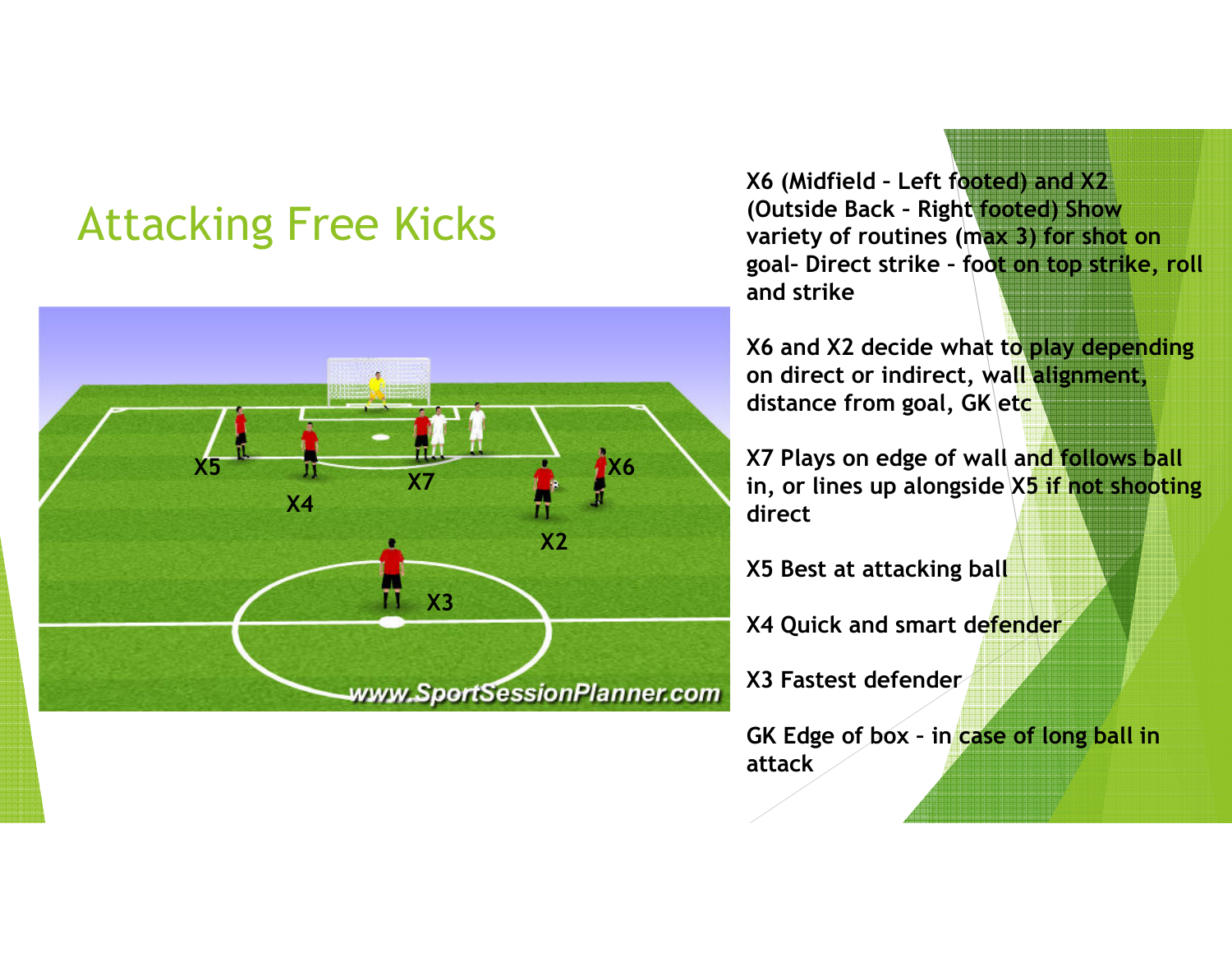#### Attacking Corners



X6 (Midfield) passes to X7 (Forward), X7 attacks the goal, X6 overlaps

X6 and X7 decide when to play short or long corner based on defenders reaction

X5 Best attacker of ball and main target - level with nea<mark>r post on 6</mark> yard box

X4 2<sup>nd</sup> Best attacker of ball in a curved position from <mark>X5 - middle of</mark> Goal - approx 8 yards out of goal

X2 Quick and smart player - can read game and situation

X3 Fastest Defender

GK Edge of box - in case of long ball in attack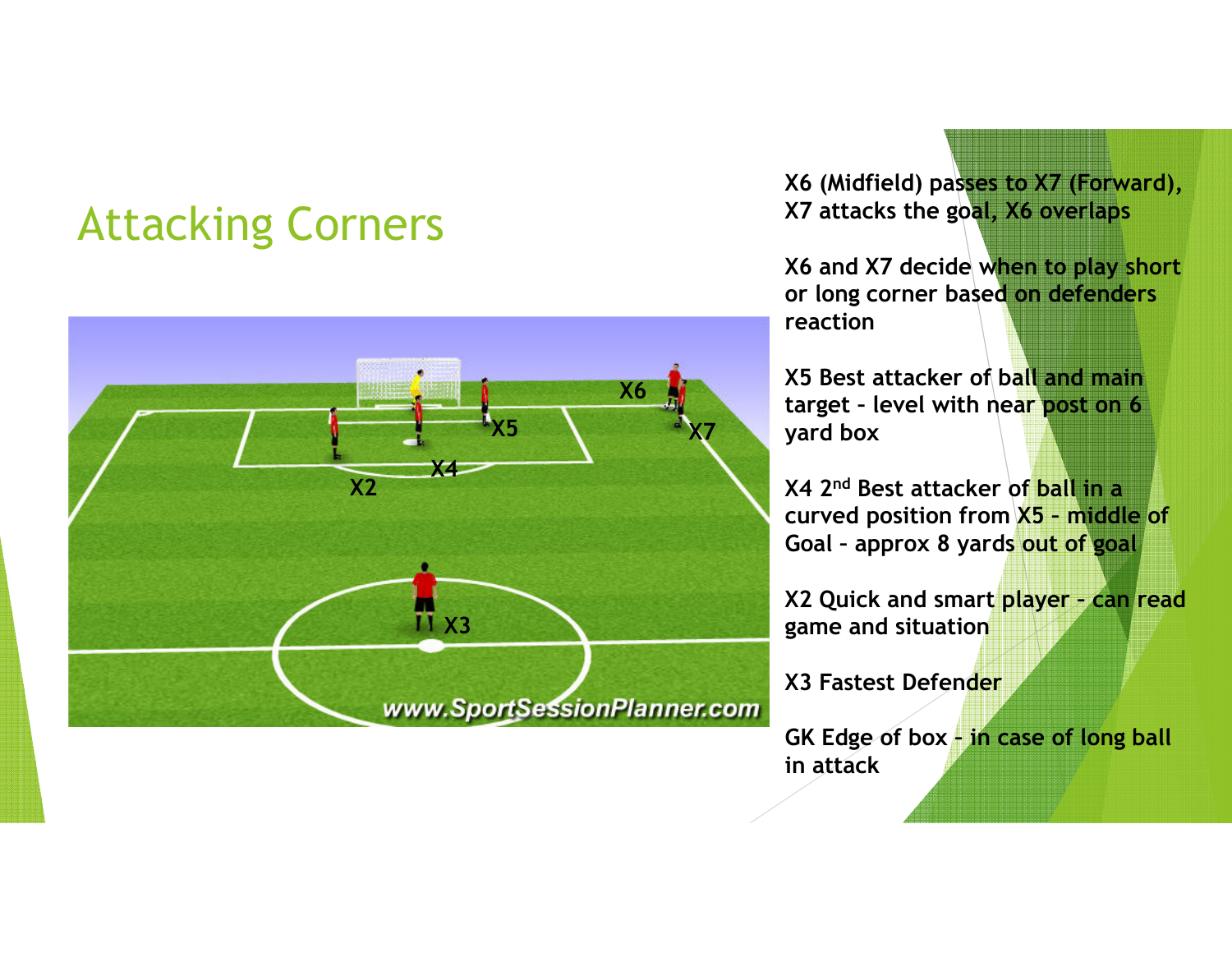## Defending Corners



X3 Full back on near post G/K 2-3 yards off the line middle of goal

X4 and X2 Best Defenders and able to attack ball in the air, on six yard box, (man to man defending)

X6 stops early corner, or underhit corner, combines with (X3 – near post fullback) if opposing team have 2 players looking to take short corner, and ret<mark>reats to box</mark> when taken.

X5 and X6 (Midfield Players)

X7 (Forward) looks to combine with

X5 and X2 to counter attack quickly and tracks run fromopposing team full back